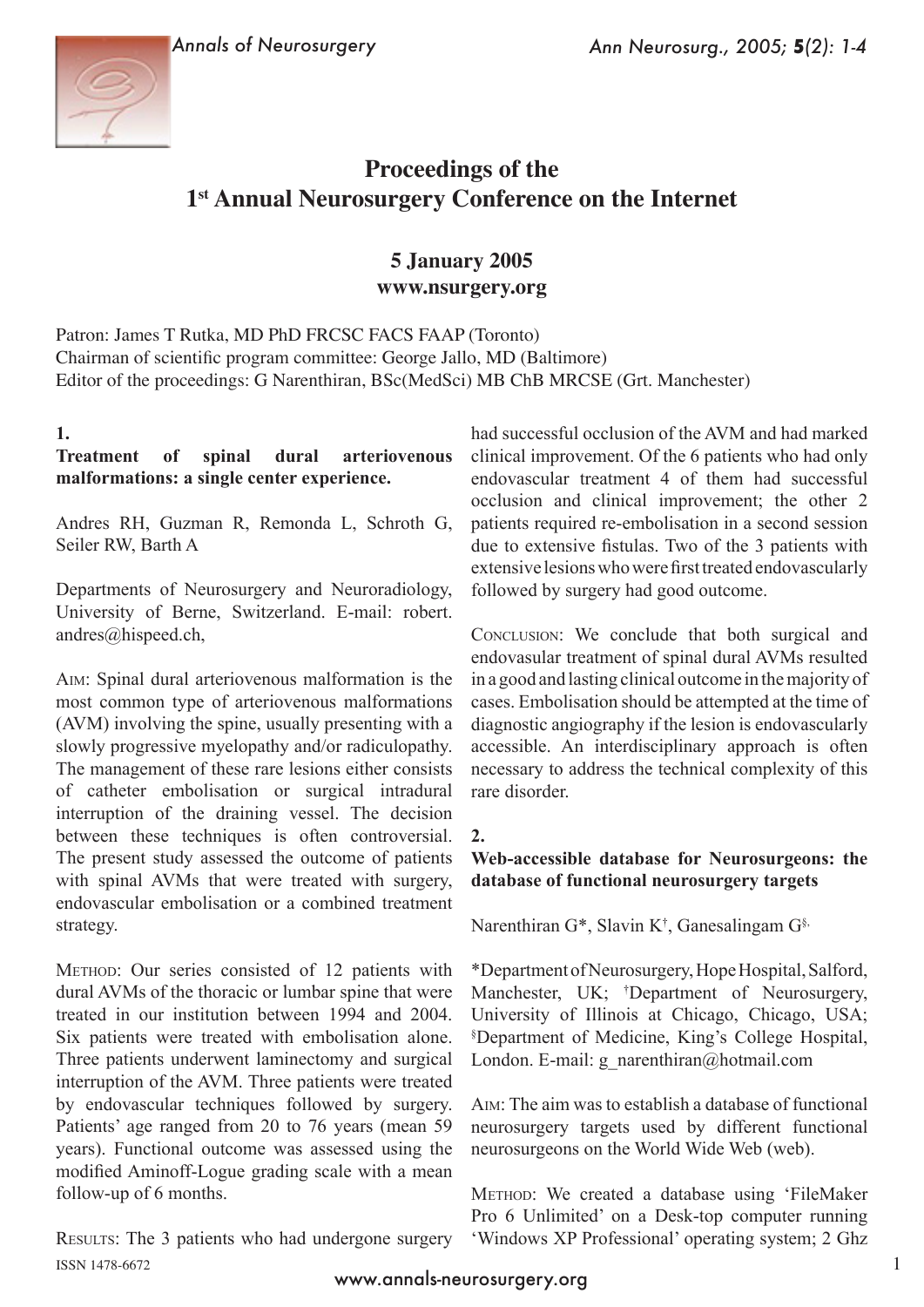#### *Proc. of the 1st Neurosurgery Conference on the Internet.*

Pentium 4 Processor; 512Mb RAM. The database contains 25 fields. We obtained a broadband Internet line with static IP address (81.137.249.16) from 'British Telecom'. We published the database on the World Wide Web with the help of the 'Web plug-in' provided with the FileMaker Pro 6 Unlimited.

Results: The database is accessible on the web at http:// 81.137.249.16. This database system was set-up without help from professional information technology (IT) personnel.

Conclusion: FileMaker Pro 6 Unlimited provides a means of setting up web-based databases, which could be utilised for multi-institutional data collection.

#### **3.**

#### **Accelerometry during ablative thalamic surgery for Parkinsonian tremor.**

#### Ciurea J\*, Nestianu V† , Simoca I\*

\*Dept. of Neurosurgery, University Hospital " Bagdasar Arseni", Bucharest, Romania; † Dept. of Neurophysiology, University of Medicine Craiova, Romania. E-mail: ciureaj@yahoo.com

Aim: The aim was to assess tremor, using accelerometer in patients with Parkinson's disease during thalamotomy.

Method: We custom built an accelerometer. We used the accelerometer to assess tremor during surgery in 8 patients with Parkinson's disease. Using this accelerometer we measured the occurrence of tremor and its frequency and amplitude during microstimulation of target location. We also concurrently assessed tremor by direct observation. The optimal lesion site was taken to be where the tremor was suppressed with the lowest electrical stimulation.

Results: In our study group we had 8 patients: 3 women and 5 men, with an age range of 32 to 68 years and with a mean of 52 years. These results demonstrated an greater sensitivity of the accelerometer system (at lower stimulation thresholds) to changes in frequency and amplitude of tremor when compared to direct observation by a trained neurologist.

Conclusion: Intraoperative accelerometer monitoring during thalamotomy for tremor in patients with Parkinson's disease, provides an adjunct to improving sensitivity of assessment of

target stimulation as well as documenting effects of lesioning.

#### **4.**

#### **Relationship between cranial defect and physiology of cerebrospinal fluid - an experimental study in rabbits.**

Erdogan E, Duz B, Karacalioglul O, Timurkaynak E. Departments of Neurosurgery and Nuclear Medicine1, Gulhane Military School of Medicine, GATA, Ankara-Turkey. E-mail: eerdogan@gata.edu.tr

Aim: The aim was to investigate the influence of cranial defect (from craniectomy) on the physiology of cerebrospinal fluid.

Method: Eleven rabbits were included in the study. The radio-pharmaceutical agent Tc99mDTPA (300 microcurie/0.1 cc) was injected into the IVth ventricle of each animal. The rate of clearance of it from cerebrospinal fluid was studied for each rabbit preoperatively and 24 hours, 7 days, 3 months postoperatively (large craniectomy), using gammacamera. The Wilcoxon Signed Ranks test was employed to assess whether there was difference in clearance of Tc99mDTPA pre- and post-craniectomy.

RESULT: There was no statistical difference between the rate of clearance of the cisternal Tc99mDTPA in pre- and post-craniectomy rabbits.

Conclusion: These data suggest that the cerebrospinal fluid kinetics do not significantly change following large cranial defects.

#### **5.**

#### **Rate of external ventricular drain malposition.**

Narenthiran G, White BD. Department of Neurosurgery, Queen's Medical Centre, Nottingham, UK. E-mail: g\_narenthiran@hotmail.com

Aim: The aim was to ascertain the rate of malposition of external ventricular drain (EVD) in our centre.

Method: In our department all external ventricular drains (EVD) are inserted in operating theatre (rather than in the intensive care unit). We checked the operation logbooks of our operating theatres for a 1 year period (14 February 2003 - 13 February 2004) to find out i. the number of EVDs that had been inserted and ii. the number patients who had insertion of more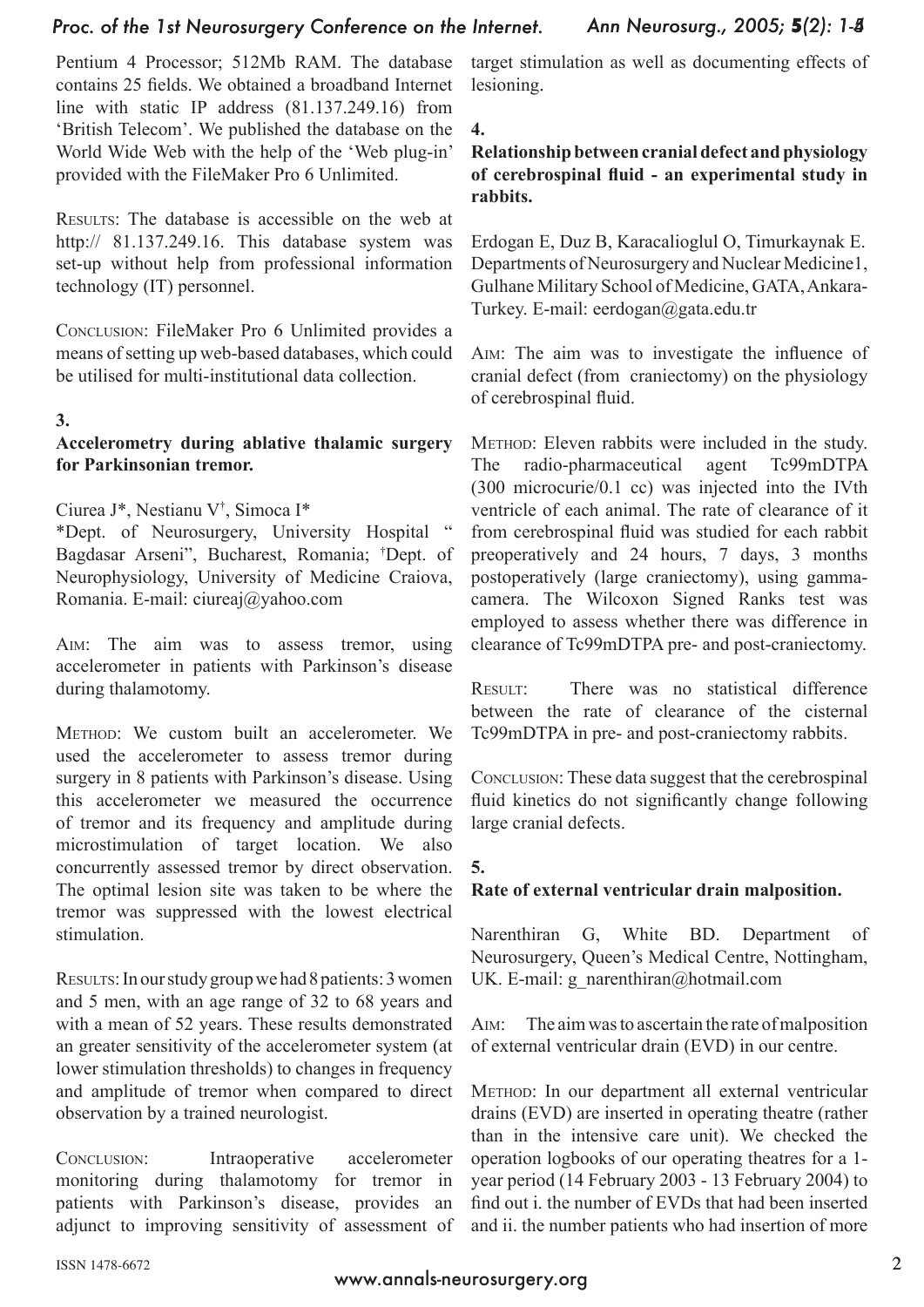#### *Proc. of the 1st Neurosurgery Conference on the Internet.*

than one EVD. Then we checked the notes and/or imaging studies of the patients who had reinsertion of EVDs to check for the reasons for this.

Results: Over that 1-year period 84 patients had insertion of EVDs (frontal, parietal and occipital) and 13 of them had more than one EVD; 8 of the 13 were for malposition of EVD (as ascertained from the notes or from computed tomography (CT) of head). Therefore there was a minimum of 9.5% complication from malposition of EVD with a minimum complication rate for insertion of EVD being 15.5%.

Conclusion: Strategies and protocols must be devised to eliminate malpositioning of EVDs. It might be worth using Ghajar's guide or intra-operative ultrasound guidance in inserting EVDs to minimise the risk of malposition.

#### **6.**

## C**ombination of frameless navigation and intraoperative neurophysiology for motor cortex stimulation for brain central pain.**

Slavin K MD, Thulborn K, Department of Neurosurgery, Univeristy of Illinois at Chicago, Chicago, IL, USA. E-mail: kslavin@uic.edu

Aim: Motor cortex stimulation is one of the few available options for management of brain central pain syndromes. Originally described only several decades ago for the treatment of thalamic and trigeminal pain syndromes, this non-destructive procedure is gradually gaining popularity among neurosurgeons and pain specialists. Recently, we began using a combination of computer-guided navigation and intraoperative electrophysiological monitoring for localization of the motor cortex in patients with medically intractable pain following a stroke or surgical intervention.

Clinical presentation: The patient had been experiencing pain on the side of his body or face contralateral to the infarction. The patients had not responded for medical management including a trial of intrathecal opioids.

INTERVENTION: The motor cortex was initially identified using a functional MRI on 3-Tesla scanner; this information was then used during intraoperative computer-aided navigation with a frameless guidance system. In order to further verify location of the motor cortex, we used epidural recording of the somatosensory evoked potentials after a small craniotomy was made under general anesthesia. Reversal of the polarity of the N20 peak indicated the line separating the primary motor and sensory cortical areas. The quadripolar electrode(s) (Medtronic) was then positioned over the motor cortex. During the trial, the pain relief was obtained with bipolar stimulation below the threshold of motor stimulation. There were no stimulation-induced paresthesias. The pain relief from the stimulation was almost immediate and lasted for few minutes after the stimulation was stopped. After a week long trial the electrode(s) was internalized under the general anesthesia.

RESULTS: Using a combination of functional MRI, image-guided computer navigation, and intraoperative electrophysiological testing, we were able to precisely localize the primary motor cortex and subsequently achieve excellent pain relief in the patient with medically intractable central brain pain.

Conclusion: A combination of functional MRI and frameless imaged-guided computer navigation can help in localising motor cortex for motor cortex stimulation for the treatment of central pain.

#### **7.**

#### **Antibiotic-impregnated shunt catheters decrease the incidence of shunt infection in the treatment of hydrocephalus**

Daniel M Sciubba MD, George I Jallo MD Department of Neurological Surgery, Johns Hopkins University, Baltimore, USA. E-mail: E-mail: jgallo1@ ihmi edu

Aim: Most shunt infections occur within 6 months of shunt placement and chiefly result from perioperative colonization by skin flora. Antibiotic-impregnated shunt (AIS) systems have been designed to prevent such colonization. The aim of this study was to evaluate the incidence of shunt infection after introduction of an AIS system in a pediatric hydrocephalus population

METHODS: We retrospectively reviewed all pediatric patients undergoing CSF shunt insertion at our institution over a 3-year period. During 18 months prior to October 2002, CSF shunts included standard, non-impregnated shunt catheters. During the 18 months following October 2002, CSF shunts included antibiotic-impregnated shunt catheters. Patients were followed for 6 months after surgery, and all shunt-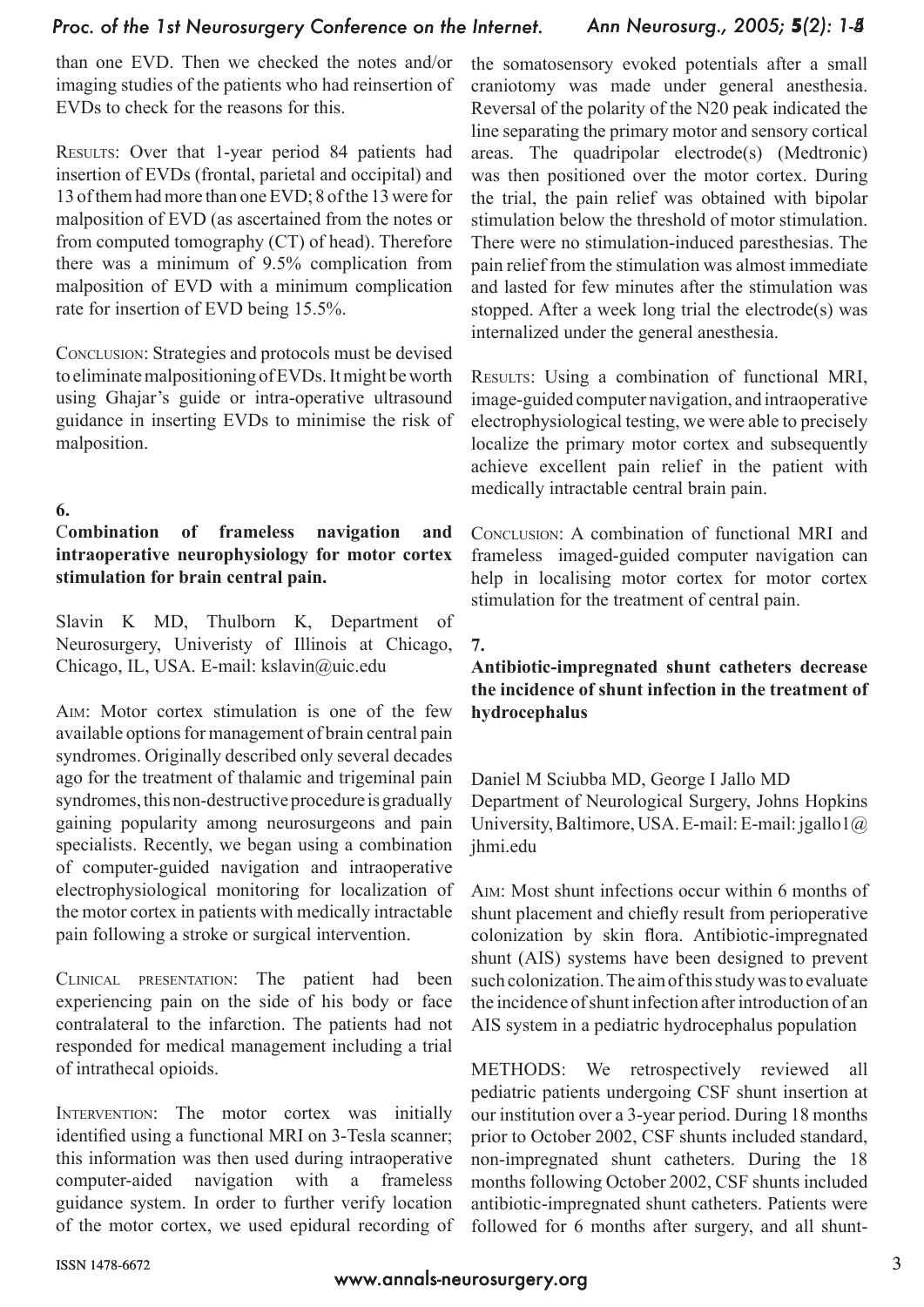## *Proc. of the 1st Neurosurgery Conference on the Internet.*

related complications, including infection, were evaluated. The independent association of antibioticimpregnated shunt catheter use with subsequent shunt infection was assessed via multivariate proportional hazards regression analysis.

RESULTS: 147 pediatric patients underwent 325 shunting procedures. 181 (56%) shunts were placed with non-impregnated catheters prior to October 2002. 144 (44%) shunts were placed with antibioticimpregnated shunt catheters after October 2002. Sixteen (9%) patients with non-impregnated catheters experienced shunt infection, whereas only three (2%) patients with antibiotic-impregnated catheters experienced shunt infection within the 6-month follow-up period,  $p = 0.025$ . Antibiotic-impregnated shunt catheters, adjusting for inter-cohort differences via multivariate analysis, were independently associated with a 3.5-fold decreased likelihood of shunt infection.

CONCLUSION: The antibiotic-impregnated shunt catheter significantly reduced incidence of CSF shunt infection in children with hydrocephalus during the early postoperative period (less than 6 months). The AIS system used is an effective instrument to prevent perioperative colonization of CSF shunt components.

#### **8.**

## **Toxicity and efficacy study of locally-delivered chemotherapy in a novel rat model of intramedullary spinal cord tumors**

Gustavo Pradilla MD, Gaurav Mavinkurve BS, Federico G. Legnani MD, Betty M. Tyle MD, Neha Gosalia BA, Jonathan Pindrik BS, Alia Hdeib BA, Carlos A. Bagley MD, Henry Brem, MD, George Jallo MD

Department of Neurological Surgery, Johns Hopkins University, Baltimore, USA. E-mail: gjallo1@jhmi. edu

Aim: Intramedullary spinal cord tumors (IMSCTs) are associated with significant morbidity/mortality and current treatment strategies for IMSCTs remain limited. Systemic chemotherapy has been unsuccessful for these tumors. Recent advances in local-drug-delivery systems make them ideal for IMSCTs. We report the toxicity of novel injectable chemotherapy-delivery systems OncoGel®(Taxol gel), Saber<sup>™</sup> (Carboplatin gel), and Paclimer<sup>®</sup> (Taxol-microspheres) in rat spinal cord, and the efficacy of OncoGel-1.5% in an IMSCT model using 9L-gliosarcoma in rats.

METHODS: Toxicity: Fischer-344 rats (n=21) were randomized into 7 groups (3 rats/group) to receive an intramedullary injection (IMI) of either ReGel(empty gel), OncoGel-1.5%, OncoGel-6%, Saber-15%, Paclimer-2mg/kg, Paclimer-20mg/kg, or DMEM(Dulbecco-modified-eagle-medium). Daily evaluation of hind limb motor function (using the BBB-Basso-Beattie-Bresnahan-scale) and weight gain were analyzed. Efficacy: Fischer-344 rats (n=12) were randomized into 3 groups (4/group), group 1 received an IMI of 9L cells, groups 2 and 3 received an IMI of 9L, plus Oncogel-1.5% or ReGel, respectively; animals were assessed daily using the BBB scale.

RESULTS: Toxicity: Animals treated with Oncogel-6% showed acute toxicity (1 animal died on day 4, 3 animals were euthanized due to complete paraplegia on day 5), animals in other groups showed weight gain and maximal BBB scores throughout the experiment. Efficacy: Group 1 (controls) had median onset of paralysis (MOP) of 10 days, Group 2 (Oncogel-1.5%) had no significant motor deficit by day 20, Group 3 (ReGel) had MOP of 14±1.4 days.

Conclusions: Locally-delivered chemotherapy, with the exception of OncoGel-6%, was well tolerated by the animals. Oncogel-1.5% significantly prolonged onset of paralysis. Further studies are needed to determine the efficacy of SABER and Paclimer for IMSCTs.

## **9.**

## **Intrathecal infusion of streptokinase for clot-lysis in neonatal subdural haematoma**

Larionov SN, Sorokovikov VA, Novozilov VA Department Neurosurgery of Scientific Center of Reconstructive and Restorative Surgery of Eastern-Siberian Scientific Center Siberian Branch of Russian Academy of Medical Sciences, Bortzov Revolutsii 1, Irkutsk, Russia. E-mail: snlar@mail.ru

OUTLINE: We report a case of a neonate treated for subdural hematoma by drainage and subdural streptokinase lavage.

CLINICAL PRESENTATION: A one month-old fullterm baby presented with dyspnoea and seizures. CT of the brain found an extensive left pan-hemispheric subdural hematoma on the left **with thrombosis of**